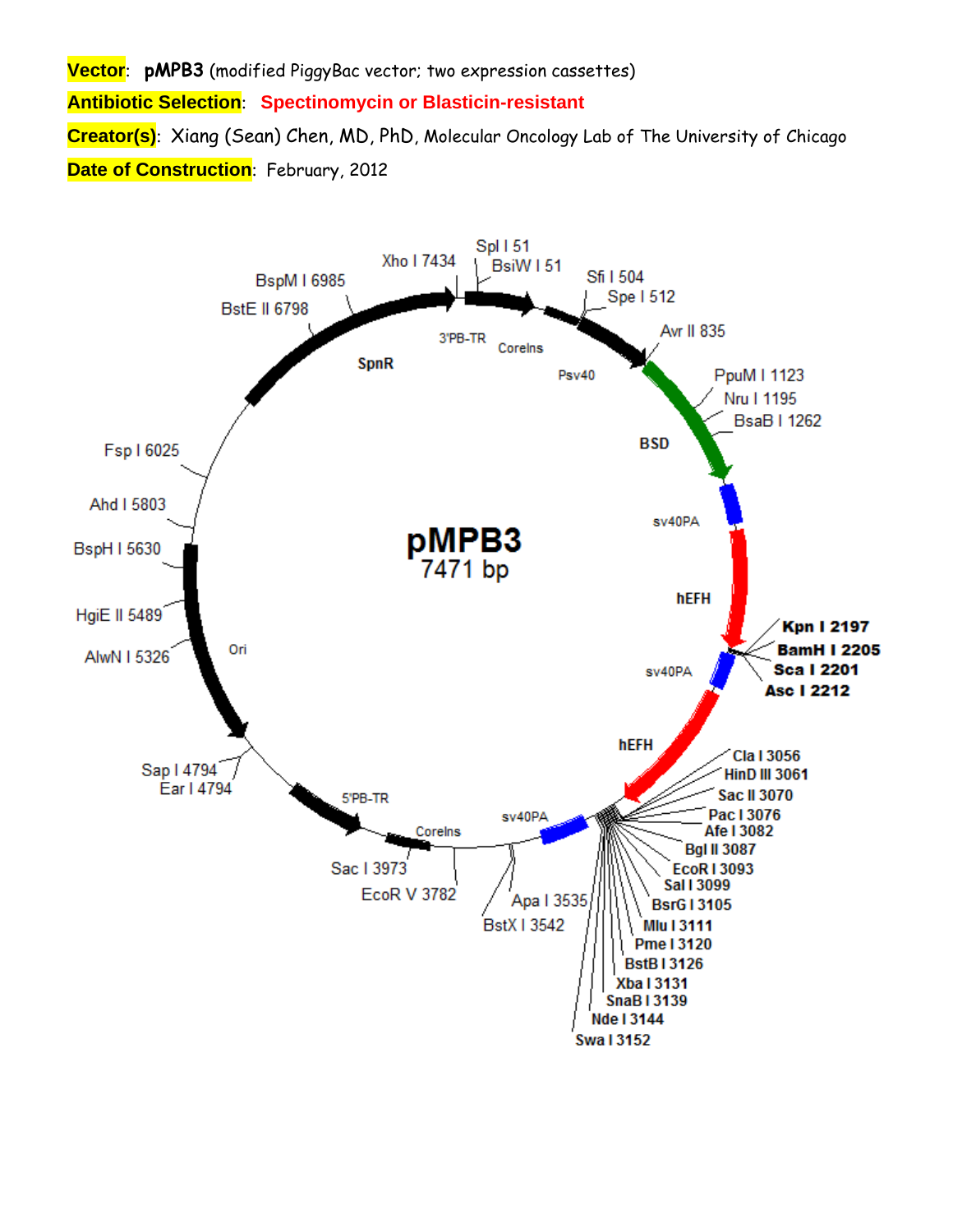## **pMPB3 Vector Sequence (aka pMPB2a)**

*(Spectinomycin or Blasticin-resistant)* 

CTGCAGAACACGCAGCTAGATTAA**CCCTAGAAAGATAATCATATTGTGACGTACGTTAAAGATAATCATGCGTAAAATTGACGCATG** TGTTTTATCGGTCTGTATATCGAGGTTTATTTATTAATTTGAATAGATATTAAGTTTTATTATATTTACACTTACATACTAATAATA AATTCAACAAACAATTTATTTATGTTTATTTATTTATTAAAAAAAAACAAAAACTCAAAATTTCTTCTATAAAGTAACAAAACTTTT ATGAGGGACAGCCCCCCCCCAAAGCCCCCAGGGATGTAATTACGTCCCTCCCCCGCTAGGGGGCAGCAGCGAGCCGCCCGGGGCTCC GCTCCGGTCCGGCGCTCCCCCCGCATCCCCGAGCCGGCAGCGTGCGGGGACAGCCCGGGCACGGGGAAGGTGGCACGGGATCGCTTT CCTCTGAACGCTTCTCGCTGCTCTTTGAGCCTGCAGACACCTGGGGGGATACGGGGAAAAGGCCTCCACGGCCAGACTAGTAATGTG TGTCAGTTAGGGTGTGGAAAGTCCCCAGGCTCCCCAGCAGGCAGAAGTATGCAAAGCATGCATCTCAATTAGTCAGCAACCAGGTGT GGAAAGTCCCCAGGCTCCCCAGCAGGCAGAAGTATGCAAAGCATGCATCTCAATTAGTCAGCAACCATAGTCCCGCCCCTAACTCCG CCCATCCCGCCCCTAACTCCGCCCAGTTCCGCCCATTCTCCGCCCCATGGCTGACTAATTTTTTTTATTTATGCAGAGGCCGAGGCC GCCTCTGCCTCTGAGCTATTCCAGAAGTAGTGAGGAGGCTTTTTTGGAGGCCTAGGCTTTTGCAAAAAGCTCCCGGGAGCTTGTATA TCCATTTTCGGATCTGATCAGCACGTGTTGACAATTAATCATCGGCATAGTATATCGGCATAGTATAATACGACAAGGTGAGGAACT AAACCATGGCCAAGCCTTTGTCTCAAGAAGAATCCACCCTCATTGAAAGAGCAACGGCTACAATCAACAGCATCCCCATCTCTGAAG ACTACAGCGTCGCCAGCGCAGCTCTCTCTAGCGACGGCCGCATCTTCACTGGTGTCAATGTATATCATTTTACTGGGGGACCTTGTG CAGAACTCGTGGTGCTGGGCACTGCTGCTGCTGCGGCAGCTGGCAACCTGACTTGTATCGTCGCGATCGGAAATGAGAACAGGGGCA TCTTGAGCCCCTGCGGACGGTGCCGACAGGTGCTTCTCGATCTGCATCCTGGGATCAAAGCCATAGTGAAGGACAGTGATGGACAGC CGACGGCAGTTGGGATTCGTGAATTGCTGCCCTCTGGTTATGTGTGGGAGGGCTAAGCACTTCGTGGCCGAGGAGCAGGACTGACAC GTGCTACGAGATTTCGATTCCACCGCCGCCTTCTATGAAAGGTTGGGCTTCGGAATCGTTTTCCGGGACGCCGGCTGGATGATCCTC CAGCGCGGGGATCTCATGCTGGAGTTCTTCGCCCACCCCAACTTGTTTATTGCAGCTTATAATGGTTACAAATAAAGCAATAGCATC ACAAATTTCACAAATAAAGCATTTTTTTCACTGCATTCTAGTTGTGGTTTGTCCAAACTCATCAATGTATCTTATCATGTCTGGCGG CCGCTCCGGTGCCCGTCAGTGGGCAGAGCGCACATCGCCCACAGTCCCCGAGAAGTTGGGGGGAGGGTCGGCAATTGAACCGGTGC CTAGAGAAGGTGGCGCGGGGTAAACTGGGAAAGTGATGTCGTGTACTGGCTCCGCCTTTTTCCCGAGGGTGGGGGAGAACCGTATAT AAGTGCAGTAGTCGCCGTGAACGTTCTTTTTCGCAACGGGTTTGCCGCCAGAACACAGCTGAAGCTAGCTTCGAGGGGCTCGCATCT CTCCTTCACGCGCCCGCCGCCCTACCTGAGGCCGCCATCCACGCCGGTTGAGTCGCGTTCTGCCGCCTCCCGCCTGTGGTGCCTCCT GAACTGCGTCCGCCGTCTAGGTAAGTTTAAAGCTCAGGTCGAGACCGGGCCTTTGTCCGGCGCTCCCTTGGAGCCTACCTAGACTCA GCCGGCTCTCCACGCTTTGCCTGACCCTGCTTGCTCAACTCTACGTCTTTGTTTCGTTTTCTGTTCTGCGCCGTTACAGATCCAAGC TGTGACCGGCGCCTACGGTACC**AGTACTGGATCCGGCGCGCCGTTgtaGCACTTCGTGGCCGAGGAGCAGGAC**TGACACGTGCTACG AGATTTCGATTCCACCGCCGCCTTCTATGAAAGGTTGGGCTTCGGAATCGTTTTCCGGGACGCCGGCTGGATGATCCTCCAGCGCGG GGATCTCATGCTGGAGTTCTTCGCCCACCCCAACTTGTTTATTGCAGCTTATAATGGTTACAAATAAAGCAATAGCATCACAAATTT CACAAATAAAGCATTTTTTTCACTGCATTCTAGTTGTGGTTTGTCCAAACTCATCAATGTATCTTATCATGTCTGGCGGCCGCTCCG GTGCCCGTCAGTGGGCAGAGCGCACATCGCCCACAGTCCCCGAGAAGTTGGGGGGAGGGGTCGGCAATTGAACCGGTGCCTAGAGAA GGTGGCGCGGGGTAAACTGGGAAAGTGATGTCGTGTACTGGCTCCGCCTTTTTCCCGAGGGTGGGGGAGAACCGTATATAAGTGCAG TAGTCGCCGTGAACGTTCTTTTTCGCAACGGGTTTGCCGCCAGAACACAGCTGAAGCTAGCTTCGAGGGGCTCGCATCTCTCCTTCA CGCGCCCGCCGCCCTACCTGAGGCCGCCATCCACGCCGGTTGAGTCGCGTTCTGCCGCCTCCCGCCTGTGGTGCCTCCTGAACTGCG TCCGCCGTCTAGGTAAGTTTAAAGCTCAGGTCGAGACCGGGCCTTTGTCCGGCGCTCCCTTGGAGCCTACCTAGACTCAGCCGGCTC TCCACGCTTTGCCTGACCCTGCTTGCTCAACTCTACGTCTTTGTTTCGTTTTCTGTTCTGCGCCGTTACA**GATCCAAGCTGTGACCG GCGCCTACATCGATAAGCTTCCGCGGTTAATTAAAGCGCT**agatctG**AATTCGTCGACTGTACAACGCGTGTTTAAACTTCGAATCT AGATACGTACATATGATTTAAAT**GATCTAACTAACTAAACTTGTTTATTGCANCTTATAATGGTTACAAATAAAGCAATAGCATCAC AAATTTCACAAATAAAGCATTTTTTTCACTGCATTCTAGTTGTGGTTTGTCCAAACTCATCAATGTATCTTATCATGTCTGGAATGA CTCAAATGATGTCAATTAGTCTATCAGAAGCTCATCTGGTCTCCCTTCCGGGGGACAAGACATCCCTGTTTAATATTTAAACAGCAG TGTTCCCAAACTGGGTTCTTATATCCCTTGCTCTGGTCAACCAGGTTGCAGGGTTTCCTGTCCTCACAGGAACGAAGTCCCTAAAGA AACAGTGGCAGCCAGGTTTAGCCCCGGAATTGACTGGATTCCTTTTTTAGGGCCCATTGGTATGGCTTTTTCCCCGTATCCCCCCAG GTGTCTGCAGGCTCAAAGAGCAGCGAGAAGCGTTCAGAGGAAAGCGATCCCGTGCCACCTTCCCCGTGCCCGGGCTGTCCCCGCACG CTGCCGGCTCGGGGATGCGGGGGGAGCGCCGGACCGGAGCGGAGCCCCGGGCGGCTCGCTGCTGCCCCCTAGCGGGGGAGGGACGTA ATTACATCCCTGGGGGCTTTGGGGGGGGGCTGTCCCTGATATCTATAACAAGAAAATATATATATAATAAGTTATCACGTAAGTAGA ACATGAAATAACAATATAATTATCGTATGAGTTAAATCTTAAAAGTCACGTAAAAGATAATCATGCGTCATTTTGACTCACGCGGTC GTTATAGTTCAAAATCAGTGACACTTACCGCATTGACAAGCACGCCTCACGGGAGCTCCAAGCGGCGACTGAGATGTCCTAAATGCA CAGCGACGGATTCGCGCTATTTAGAAAGAGAGAGCAATATTTCAAGAATG**CATGCGTCAATTTTACGCAGACTATCTTTCTAGGG**TT AATCTAGCTGCATCAGGATCATATCGTCGGGTCTTTTTTCATCGCCCAAGCTGGCGCTATCTGGGCATCGGGGAGGAAGAAGCCCGT GCCTTTTCCCGCGAGGTTGAAGCGGCATGGAAAGAGTTTGCCGAGGATGACTGCTGCTGCATTGACGTTGAGCGAAAACGCACGTTT ACCATGATGATTCGGGAAGGTGTGGCCATGCACGCCTTTAACGGTGAACTGTTCGTTCAGGCCACCTGGGATACCAGTTCGTCGCGG CTTTTCCGGACACAGTTCCGGATGGTCAGCCCGAAGCGCATCAGCAACCCGAACAATACCGGCGACAGCCGGAACTGCCGTGCCGGT GTGCAGATTAATGACAGCGGTGCGGCGCTGGGATATTACGTCAGCGAGGACGGGTATCCTGGCTGGATGCCGCAGAAATGGACATGG ATACCCCGTGAGTTACCCGGCGGGCGCGCTTGGCGTAATCATGGTCATAGCTGTTTCCTGTGTGAAATTGTTATCCGCTCACAATTC CACACAACATACGAGCCGGAAGCATAAAGTGTAAAGCCTGGGGTGCCTAATGAGTGAGCTAACTCACATTAATTGCGTTGCGCTCAC TGCCCGCTTTCCAGTCGGGAAACCTGTCGTGCCAGCTGCATTAATGAATCGGCCAACGCGCGGGGAGAGGCGGTTTGCGTATTGGGC GCTCTTCCGCTTCCTCGCTCACTGACTCGCTGCGCTCGGTCGTTCGGCTGCGGCGAGCGGTATCAGCTCACTCAAAGGCGGTAATAC GGTTATCCACAGAATCAGGGGATAACGCAGGAAAGAACATGTGAGCAAAAGGCCAGCAAAAGGCCAGGAACCGTAAAAAGGCCGCGT TGCTGGCGTTTTTCCATAGGCTCCGCCCCCCTGACGAGCATCACAAAAATCGACGCTCAAGTCAGAGGTGGCGAAACCCGACAGGAC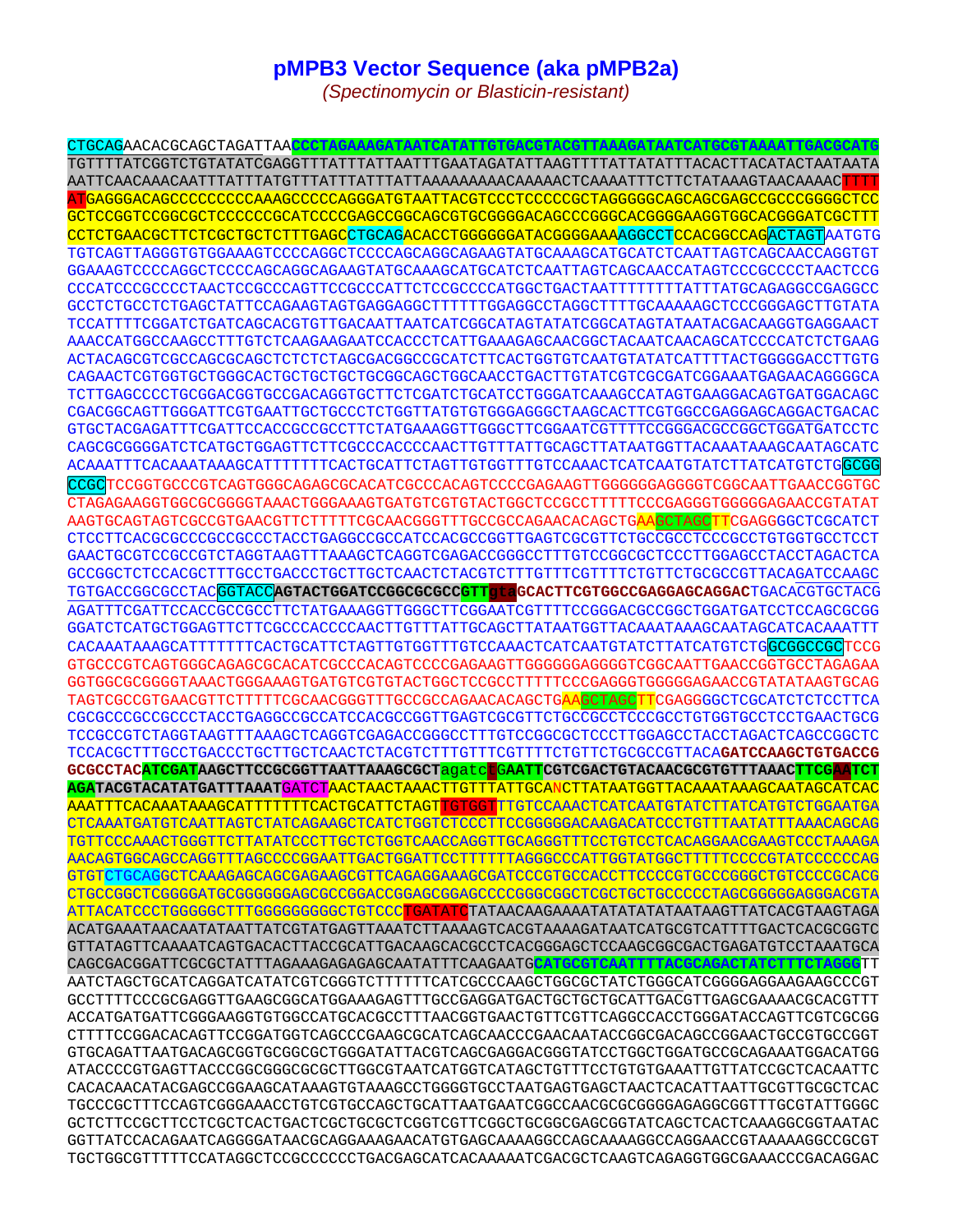TATAAAGATACCAGGCGTTTCCCCCTGGAAGCTCCCTCGTGCGCTCTCCTGTTCCGACCCTGCCGCTTACCGGATACCTGTCCGCCT TTCTCCCTTCGGGAAGCGTGGCGCTTTCTCATAGCTCACGCTGTAGGTATCTCAGTTCGGTGTAGGTCGTTCGCTCCAAGCTGGGCT GTGTGCACGAACCCCCCGTTCAGCCCGACCGCTGCGCCTTATCCGGTAACTATCGTCTTGAGTCCAACCCGGTAAGACACGACTTAT CGCCACTGGCAGCAGCCACTGGTAACAGGATTAGCAGAGCGAGGTATGTAGGCGGTGCTACAGAGTTCTTGAAGTGGTGGCCTAACT ACGGCTACACTAGAAGGACAGTATTTGGTATCTGCGCTCTGCTGAAGCCAGTTACCTTCGGAAAAAGAGTTGGTAGCTCTTGATCCG GCAAACAAACCACCGCTGGTAGCGGTGGTTTTTTTGTTTGCAAGCAGCAGATTACGCGCAGAAAAAAAGGATCTCAAGAAGATCCTT TGATCTTTTCTACGGGGTCTGACGCTCAGTGGAACGAAAACTCACGTTAAGGGATTTTGGTCATGAGATTATCAAAAAGGATCTTCA CCTAGATCCTTTTAAATTAAAAATGAAGTTTTAAATCAATCTAAAGTATATATGAGTAAACTTGGTCTGACAGTTACCAATGCTTAA TCAGTGAGGCACCTATCTCAGCGATCTGTCTATTTCGTTCATCCATAGTTGCCTGACTCCCCGTCGTGTAGATAACTACGATACGGG AGGGCTTACCATCTGGCCCCAGTGCTGCAATGATACCGCGAGACCCACGCTCACCGGCTCCAGATTTATCAGCAATAAACCAGCCAG CCGGAAGGGCCGAGCGCAGAAGTGGTCCTGCAACTTTATCCGCCTCCATCCAGTCTATTAATTGTTGCCGGGAAGCTAGAGTAAGTA GTTCGCCAGTTAATAGTTTGCGCAACGTTGTTGCCATTGCTACAGGCATCGTGGTGTCACGCTCGTCGTTTGGTATGGCTTCATTCA GCTCCGGTTCCCAACGATCAAGGCGAGTTACATGATCCCCCATGTTGTGCAAAAAAGCGGTTAGCTCCTTCGGTCCTCCGATCGTTG TCAGAAGTAAGTTGGCCGCAGTGTTATCACTCATGGTTATGGCAGCACTGCATAATTCTCTTACTGTCATGCCATCCGTAAGATGCT TTTCTGTGACTGGTGAGTGTACCAGCCAGGACAGAAATGCCTCGACTTCGCTGCTACCCAAGGTTGCCGGGTGACGCACACCGTGGA AACGGATGAAGGCACGAACCCAGTGGACATAAGCCTGTTCGGTTCGTAAGCTGTAATGCAAGTAGCGT**ATG**CGCTCACGCAACTGGT CCAGAACCTTGACCGAACGCAGCGGTGGTAACGGCGCAGTGGCGGTTTTCATGGCTTGTTATGACTGTTTTTTTGGGGTACAGTCTA TGCCTCGGGCATCCAAGCAGCAAGCGCGTTACGCCGTGGGTCGATGTTTGATGTTATGGAGCAGCAACGATGTTACGCAGCAGGGCA GTCGCCCTAAAACAAAGTTAAACATTATGAGGGAAGCGGTGATCGCCGAAGTATCGACTCAACTATCAGAGGTAGTTGGCGTCATCG AGCGCCATCTCGAACCGACGTTGCTGGCCGTACATTTGTACGGCTCCGCAGTGGATGGCGGCCTGAAGCCACACAGTGATATTGATT TGCTGGTTACGGTGACCGTAAGGCTTGATGAAACAACGCGGCGAGCTTTGATCAACGACCTTTTGGAAACTTCGGCTTCCCCTGGAG AGAGCGAGATTCTCCGCGCTGTAGAAGTCACCATTGTTGTGCACGACGACATCATTCCGTGGCGTTATCCAGCTAAGCGCGAACTGC AATTTGGAGAATGGCAGCGCAATGACATTCTTGCAGGTATCTTCGAGCCAGCCACGATCGACATTGATCTGGCTATCTTGCTGACAA AAGCAAGAGAACATAGCGTTGCCTTGGTAGGTCCAGCGGCGGAGGAACTCTTTGATCCGGTTCCTGAACAGGATCTATTTGAGGCGC TAAATGAAACCTTAACGCTATGGAACTCGCCGCCCGACTGGGCTGGCGATGAGCGAAATGTAGTGCTTACGTTGTCCCGCATTTGGT ACAGCGCAGTAACCGGCAAAATCGCGCCGAAGGATGTCGCTGCCGACTGGGCAATGGAGCGCCTGCCGGCCCAGTATCAGCCCGTCA TACTTGAAGCTAGACAGGCTTATCTTGGACAAGAAGAAGATCGCTTGGCCTCGCGCGCAGATCAGTTGGAAGAATTTGTCCACTACG TGAAAGGCGAGATCACCAAGGTAGTCGGCAAATAACCCTCGAGCCACCCA**TGA**CCAAAATCCCTTAACGTGAGTTA

## **Unique enzymes in pMPB3:**

|           |                             |      |      |      | BsiC I  |                        | TT CG, AA   |                  | 3126                   |                                            |           |
|-----------|-----------------------------|------|------|------|---------|------------------------|-------------|------------------|------------------------|--------------------------------------------|-----------|
| BsiW I    | $C$ $GTAC$ , $G$            | 51   |      |      | BstB I  |                        | TT `CG, AA  |                  | 3126                   |                                            |           |
| Spl I     | $C$ $GTAC$ , $G$            | 51   |      |      | Xba I   |                        | T`CTAG, A   |                  | 3131                   |                                            |           |
| Sfi I     | GGCCN, NNN NGGCC 504        |      |      |      | SnaB I  |                        | TAC GTA     |                  | 3139                   |                                            |           |
| Spe I     | A CTAG, T                   | 512  |      |      | Nde I   |                        | CA`TA, TG   |                  | 3144                   |                                            |           |
| Avr II    | C`CTAG, G                   | 835  |      |      |         | Bsp120 I               | G`GGCC, C   |                  | 3531                   |                                            |           |
| Bbv II    | GAAGAC 7/11                 | 1048 |      |      | Apa I   |                        | G, GGCC `C  |                  | 3535                   |                                            |           |
| Bbs I     | GAAGAC 8/12                 | 1049 |      |      | BstX I  |                        |             | CCAN, NNNN `NTGG | 3542                   |                                            |           |
| PpuM I    | RG`GWC, CY                  | 1123 |      |      | ECOR V  |                        | GAT ATC     |                  | 3782                   |                                            |           |
| Nru I     | TCG CGA                     | 1195 |      |      | Sac I   |                        | G, AGCT `C  |                  | 3973                   |                                            |           |
| BsaB I    | GATNN NNATC                 | 1262 |      |      | Sap I   |                        |             | GCTCTTC 8/11     | 4794                   |                                            |           |
| Acc65 I   | G`GTAC, C                   | 2193 |      |      | Ear I   |                        |             | CTCTTC 7/10      | 4794                   |                                            |           |
| Asp718    | G`GTAC, C                   | 2193 |      |      | AlwN I  |                        |             | CAG, NNN `CTG    | 5326                   |                                            |           |
| Kpn I     | G, GTAC `C                  | 2197 |      |      |         | HgiE II                |             |                  | ACCNNNNNNGGT -1/135489 |                                            |           |
| Sca I     | AGT ACT                     | 2201 |      |      | BspH I  |                        | T CATG, A   |                  | 5630                   |                                            |           |
| BamH I    | G`GATC, C                   | 2205 |      |      | Ahd I   |                        |             | GACNN, N`NNGTC   | 5803                   |                                            |           |
| Asc I     | GG`CGCG, CC                 | 2212 |      |      | Fsp I   |                        | TGC GCA     |                  | 6025                   |                                            |           |
| Cla I     | AT CG, AT                   | 3056 |      |      |         | BstE II                | G`GTNAC, C  |                  | 6798                   |                                            |           |
| HinD III  | A`AGCT, T                   | 3061 |      |      | BspM I  |                        |             | ACCTGC 10/14     | 6985                   |                                            |           |
| Sac II    | CC, GC GG                   | 3070 |      |      |         | PaeR7 I                | $C$ TCGA, G |                  | 7434                   |                                            |           |
| Eco47 III | AGC GCT                     | 3083 |      |      | Xho I   |                        | C`TCGA, G   |                  | 7434                   |                                            |           |
| Bgl II    | A GATC, T                   | 3087 |      |      |         | Number of enzymes = 48 |             |                  |                        |                                            |           |
| ECOR I    | G`AATT, C                   | 3093 |      |      |         |                        |             |                  |                        |                                            |           |
| Sal I     | G`TCGA, C                   | 3099 |      |      |         |                        |             |                  |                        | The following enzymes do not cut in pMPB3: |           |
| Acc I     | GT `MK, AC                  | 3100 |      |      |         |                        |             |                  |                        |                                            |           |
| BsrG I    | T`GTAC, A                   | 3105 |      |      | Aat II  |                        | Afl II      |                  | BsmB I                 | Bsp1286 I                                  | Bst1107 I |
| Mlu I     | A CGCG, T                   | 3111 |      |      | Fse I   |                        | Hpa I       |                  | PflM I                 | Tth111 I                                   | Xca I     |
| Pme I     | CTTT AAAC                   | 3120 |      |      |         |                        |             |                  |                        |                                            |           |
|           |                             |      |      |      |         |                        |             |                  |                        |                                            |           |
|           | pMPB3 sites sorted by name: |      |      |      |         |                        |             |                  |                        |                                            |           |
| Acc I     | 3100<br>(1)                 |      |      |      |         |                        |             | 4455             | 4460                   | 4508                                       | 4545      |
| Acc65 I   | 2193<br>(1)                 |      |      |      |         |                        |             | 4600             | 4703                   | 4759                                       | 4769      |
| Aci I     | (91)<br>315                 | 336  | 348  | 370  |         |                        |             | 4793             | 4836                   | 4843                                       | 4864      |
|           | 393                         | 683  | 695  | 704  |         |                        |             | 4955             | 4983                   | 5110                                       | 5129      |
|           | 716                         | 726  | 737  | 783  |         |                        |             | 5250             | 5360                   | 5495                                       | 5504      |
|           | 1083                        | 1165 | 1232 | 1416 |         |                        |             | 5866             | 5957                   | 6148                                       | 6194      |
|           | 1419                        | 1485 | 1651 | 1655 |         |                        |             | 6461             | 6481                   | 6649                                       | 6746      |
|           | 1756                        | 1793 | 1873 | 1929 |         |                        |             | 6758             | 6825                   | 6888                                       | 7084      |
|           | 1932                        | 1947 | 1978 | 1985 |         |                        |             | 7087             | 7165                   | 7212                                       |           |
|           | 2012                        | 2278 | 2281 | 2347 | Afl III |                        | (5)         | 894              | 1390                   | 2252                                       | 3111      |
|           | 2513                        | 2517 | 2618 | 2655 |         |                        |             | 4910             |                        |                                            |           |
|           | 2735                        | 2791 | 2794 | 2809 | Age I   |                        | (2)         | 1734             | 2596                   |                                            |           |
|           | 2840                        | 2847 | 2874 | 3067 | Aha II  |                        | (5)         | 1461             | 2185                   | 2323                                       | 3047      |
|           | 3069                        | 3649 | 3672 | 3694 |         |                        |             | 6692             |                        |                                            |           |
|           | 3706                        | 3727 | 3911 | 3944 | Ahd I   |                        | (1)         | 5803             |                        |                                            |           |
|           | 3978                        | 4186 | 4199 | 4348 | Alu I   |                        | (38)        | 16               | 799                    | 853                                        | 863       |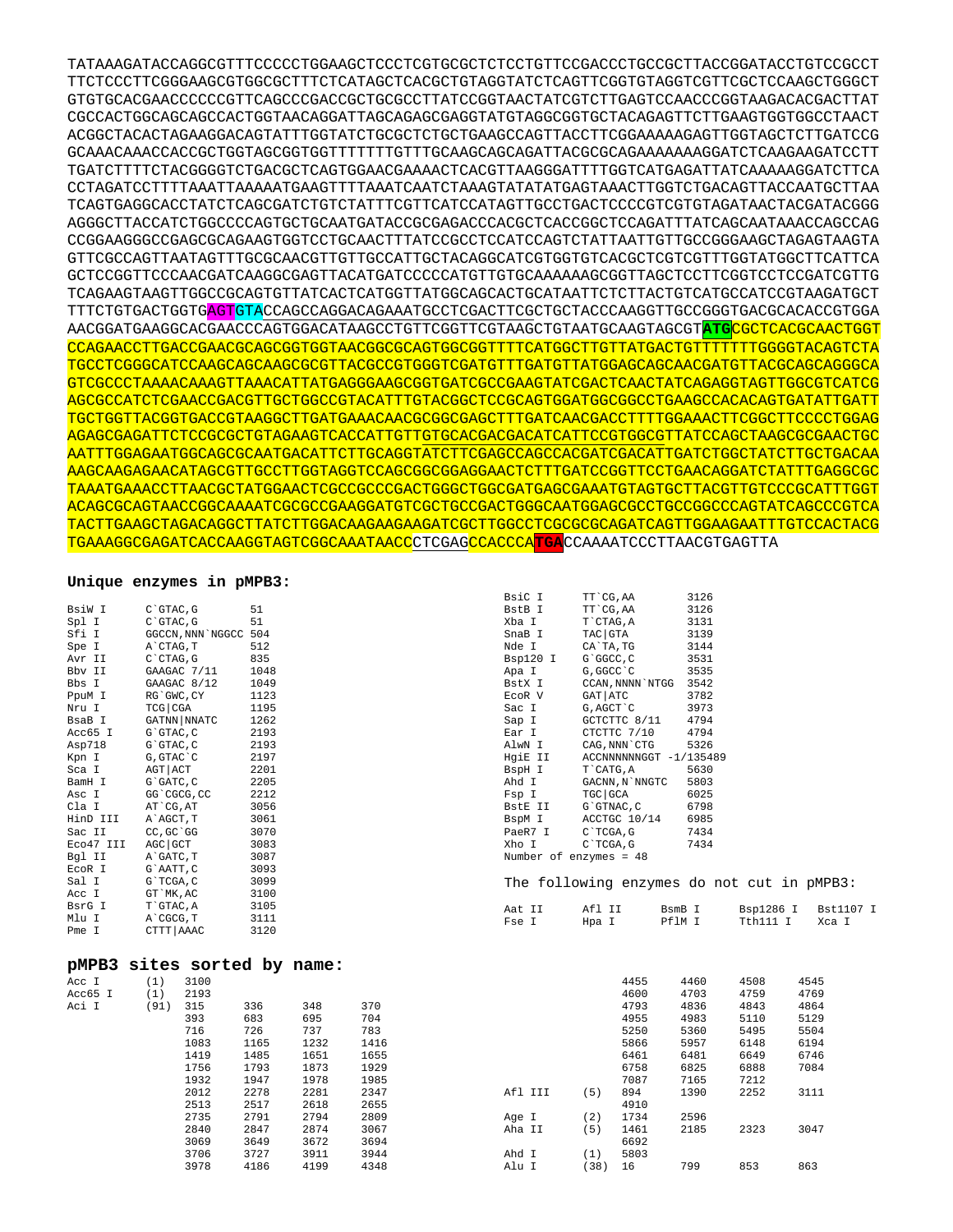|                 |             | 1066         | 1171         | 1535         | 1886         | BsiW I   | (1)        | $51\,$       |              |              |              |
|-----------------|-------------|--------------|--------------|--------------|--------------|----------|------------|--------------|--------------|--------------|--------------|
|                 |             | 1892         | 1896         | 2034         | 2175         | Bsm I    | (4)        | 1600         | 2462         | 3251         | 4055         |
|                 |             | 2397         | 2748         | 2754         | 2758         | BsmA I   | (5)        | 982          | 2038         | 2900         | 3350         |
|                 |             | 2896         | 3037         | 3063         | 3337         |          |            | 5865         |              |              |              |
|                 |             | 3971         | 4097         | 4140         | 4575         | BsmF I   | (17)       | 281          | 291          | 410          | 529          |
|                 |             | 4670         | 4734         | 4852         | 5078         |          |            | 601          | 665          | 1136         | 1472         |
|                 |             | 5168         | 5214         | 5471         | 5992         |          |            | 1683         | 2334         | 2545         | 3373         |
|                 |             | 6092         | 6155         | 6402         | 6832         |          |            | 3456         | 3630         | 3749         | 3759         |
|                 |             | 6946         | 7318         |              |              |          |            | 7194         |              |              |              |
| Alw I           | (21)        | 434          | 888          | 1278         | 1469         | BsoF I   | (69)       | 14           | 326          | 329          | 336          |
|                 |             | 1496         | 2163         | 2201         | 2212         |          |            | 387          | 454          | 783          | 1064         |
|                 |             | 2331         | 2358         | 3025         | 3609         |          |            | 1083         | 1157         | 1160         | 1163         |
|                 |             | 4113         | 5472         | 5558         | 5558         |          |            | 1166         | 1169         | 1333         | 1419         |
|                 |             | 5655         | 5656         | 6120         | 7097         |          |            | 1533         | 1652         | 1655         | 1873         |
|                 |             | 7126         |              |              |              |          |            | 1932         | 1947         | 1978         | 2281         |
| AlwN I          | (1)         | 5326         |              |              |              |          |            | 2395         | 2514         | 2517         | 2735         |
| Apa I           | (1)         | 3535         |              |              |              |          |            | 2794         | 2809         | 2840         | 3490         |
| ApaL I          | (2)         | 5224         | 6913         |              |              |          |            | 3589         | 3656         | 3707         | 3714         |
| Apo I           | (7)         | 175          | 233          | 1570         | 2432         |          |            | 3717         | 3979         | 4098         | 4200         |
|                 |             | 3093         | 3221         | 7381         |              |          |            | 4231         | 4234         | 4349         | 4461         |
| Asc I           | (1)         | 2212         |              |              |              |          |            | 4508         | 4735         | 4816         | 4834         |
| Ase I           | (6)         | 122          | 906          | 4446         | 4681         |          |            | 4837         | 4955         | 5110         | 5253         |
|                 |             | 4740         | 5975         |              |              |          |            | 5318         | 5321         | 5527         | 5855         |
| Asp718          | (1)         | 2193         |              |              |              |          |            | 6194         | 6221         | 6316         | 6459         |
| Ava I           | (13)        | 339          | 377          | 403          | 856          |          |            | 6544         | 6588         | 6604         | 6759         |
|                 |             | 1701<br>3637 | 1803<br>3663 | 2563<br>3701 | 2665<br>6530 |          |            | 6826<br>7262 | 6976         | 7085         | 7165         |
|                 |             | 7434         |              |              |              |          | (1)        | 3531         |              |              |              |
|                 |             | 355          | 1123         | 3686         | 5941         | Bsp120 I |            | 5630         |              |              |              |
| Ava II          | (7)         | 6163         | 6437         | 7078         |              | BspH I   | (1)<br>(1) |              |              |              |              |
|                 |             |              |              |              |              | BspM I   |            | 6985         |              |              |              |
| Avr II          | (1)         | 835<br>2205  |              |              |              | BspM II  | (2)        | 4356<br>721  | 4368<br>1097 |              | 1769         |
| BamH I<br>Ban I | (1)<br>(12) | 1238         | 1662         | 1737         | 1993         | Bsr I    | (25)       | 1790         | 2198         | 1121<br>2206 | 2631         |
|                 |             |              |              |              |              |          |            | 2652         |              |              |              |
|                 |             | 2184<br>2855 | 2193<br>3046 | 2524<br>4654 | 2599<br>5751 |          |            | 4711         | 3408<br>5317 | 3518<br>5330 | 4339<br>5444 |
| Ban II          | (7)         | 347          | 1228         | 1908         | 2770         |          |            | 5850         | 5968         | 6011         | 6278         |
|                 |             | 3535         | 3701         | 3973         |              |          |            | 6373         | 6438         | 7176         | 7272         |
| Bbe I           | (2)         | 2188         | 3050         |              |              |          |            | 7294         |              |              |              |
| Bbs I           | (1)         | 1049         |              |              |              | BsrB I   | (6)        | 350          | 1657         | 2519         | 3694         |
| Bbv I           | (19)        | 25           | 337          | 340          | 398          |          |            | 4602         | 4843         |              |              |
|                 |             | 1075         | 1180         | 1544         | 2406         | BsrD I   | (4)        | 5864         | 6038         | 6987         | 7280         |
|                 |             | 3501         | 3600         | 5329         | 5332         | BsrG I   | (1)        | 3105         |              |              |              |
|                 |             | 5538         | 6232         | 6470         | 6555         | BssH II  | (3)        | 2212         | 4549         | 7362         |              |
|                 |             | 6599         | 6615         | 6987         |              | BssS I   | (2)        | 1138         | 5083         |              |              |
| Bbv II          | (1)         | 1048         |              |              |              | BstB I   | (1)        | 3126         |              |              |              |
| Bcl I           | (2)         | 886          | 6836         |              |              | BstE II  | (1)        | 6798         |              |              |              |
| Bcn I           | (20)        | 341          | 342          | 405          | 406          | BstN I   | (18)       | 291          | 477          | 549          | 604          |
|                 |             | 858          | 859          | 1458         | 2049         |          |            | 621          | 1268         | 3436         | 3494         |
|                 |             | 2320         | 2911         | 3357         | 3506         |          |            | 3566         | 3752         | 4330         | 4497         |
|                 |             | 3639         | 3640         | 3703         | 3704         |          |            | 4650         | 4938         | 5059         | 5072         |
|                 |             | 4543         | 5291         | 5987         | 6334         |          |            | 6292         | 6869         |              |              |
| Bfa I           | (26)        | 17           | 28           | 318          | 513          | BstU I   | (29)       | 1195         | 1485         | 1756         | 1925         |
|                 |             | 836          | 1073         | 1605         | 1742         |          |            | 1970         | 2214         | 2347         | 2618         |
|                 |             | 1893         | 2019         | 2081         | 2467         |          |            | 2787         | 2832         | 3069         | 3113         |
|                 |             | 2604         | 2755         | 2881         | 2943         |          |            | 3911         | 4017         | 4188         | 4348         |
|                 |             | 3085         | 3132         | 3256         | 3724         |          |            | 4551         | 4757         | 4759         | 4957         |
|                 |             | 4083         | 4094         | 5405         | 5658         |          |            | 5538         | 5868         | 6552         | 6825         |
|                 |             | 5993         | 7319         |              |              |          |            | 6890         | 6953         | 7246         | 7362         |
| Bgl I           | (3)         | 504          | 5923         | 7270         |              |          |            | 7364         |              |              |              |
| Bgl II          | (1)         | 3087         |              |              |              | BstX I   | (1)        | 3542         |              |              |              |
| Blp I           | (2)         | 1359         | 6947         |              |              | BstY I   | (12)       | 881          | 1489         | 2167         | 2205         |
| Bpm I           | (6)         | 1463         | 1520         | 2325         | 2382         |          |            | 2351         | 3029         | 3087         | 5551         |
|                 |             | 5873         | 6890         |              |              |          |            | 5562         | 5648         | 5660         | 7119         |
| Bsa I           | (4)         | 2037         | 2899         | 3351         | 5864         | Bsu36 I  | (2)        | 1941         | 2803         |              |              |
| BsaA I          | (7)         | 895          | 1393         | 2255         | 3139         | Cac8 I   | (48)       | 333          | 384          | 391          | 467          |
|                 |             | 3820         | 3878         | 7395         |              |          |            | 562          | 581          | 634          | 653          |
| BsaB I          | (1)         | 1262         |              |              |              |          |            | 1059         | 1173         | 1465         | 1894         |
| BsaH I          | (5)         | 1461         | 2185         | 2323         | 3047         |          |            | 1908         | 1929         | 2092         | 2120         |
|                 |             | 6692         |              |              |              |          |            | 2214         | 2327         | 2756         | 2770         |
| BsaJ I          | (42)        | 289          | 290          | 339          | 340          |          |            | 2791         | 2954         | 2982         | 3577         |
|                 |             | 403          | 476          | 502          | 547          |          |            | 3653         | 3660         | 3711         | 3958         |
|                 |             | 619          | 742          | 777          | 835          |          |            | 4055         | 4142         | 4296         | 4547         |
|                 |             | 856          | 962          | 1267         | 1374         |          |            | 4551         | 4703         | 4732         | 4841         |
|                 |             | 1804         | 2068         | 2236         | 2666         |          |            | 4927         | 4964         | 5524         | 5915         |
|                 |             | 2930         | 3067         | 3355         | 3503         |          |            | 6548         | 6725         | 6830         | 7010         |
|                 |             | 3564         | 3637         | 3700         | 3701         |          |            | 7179         | 7285         | 7289         | 7364         |
|                 |             | 3750         | 3751         | 4218         | 4329         | Cfr10 I  | (17)       | 382          | 1463         | 1734         | 1958         |
|                 |             | 4649         | 5070         | 6323         | 6346         |          |            | 2090         | 2181         | 2325         | 2596         |
|                 |             | 6529         | 6560         | 6867         | 6931         |          |            | 2820         | 2952         | 3043         | 3658         |
|                 |             |              | 7412         |              |              |          |            | 4409         | 4433         | 5883         | 7234         |
|                 |             | 7070         |              |              |              |          |            | 7287         |              |              |              |
| BsaW I          | (12)        | 352          | 1659         | 1734         | 2521         |          |            |              |              |              |              |
|                 |             | 2596         | 3688         | 4356         | 4368         | Cla I    | (1)        | 3056         |              |              |              |
|                 |             | 5116         | 5263         | 6094         | 7104         | Csp6 I   | (12)       | 52           | 1784         | 2194         | 2200         |
| BseR I          | (3)         | 831          | 1391         | 2253         |              |          |            | 2646         | 3106         | 3140         | 6284         |
| Bsg I           | (4)         | 1151         | 1852         | 2714         | 4460         |          |            | 6517         | 6730         | 6738         | 7221         |
| BsiC I          | (1)         | 3126         |              |              |              | Dde I    | (13)       | 795          | 1359         | 1941         | 2035         |
| BsiE I          | (9)         | 1083         | 1199         | 1655         | 2517         |          |            | 2086         | 2803         | 2897         | 2948         |
|                 |             | 3915         | 4826         | 5250         | 6173         |          |            | 3985         | 5185         | 5594         | 5760         |
| BsiHKA I        | (3)         | 7019<br>3973 | 5228         | 6917         |              | Dpn I    | (36)       | 6947<br>429  | 883          | 888          | 1198         |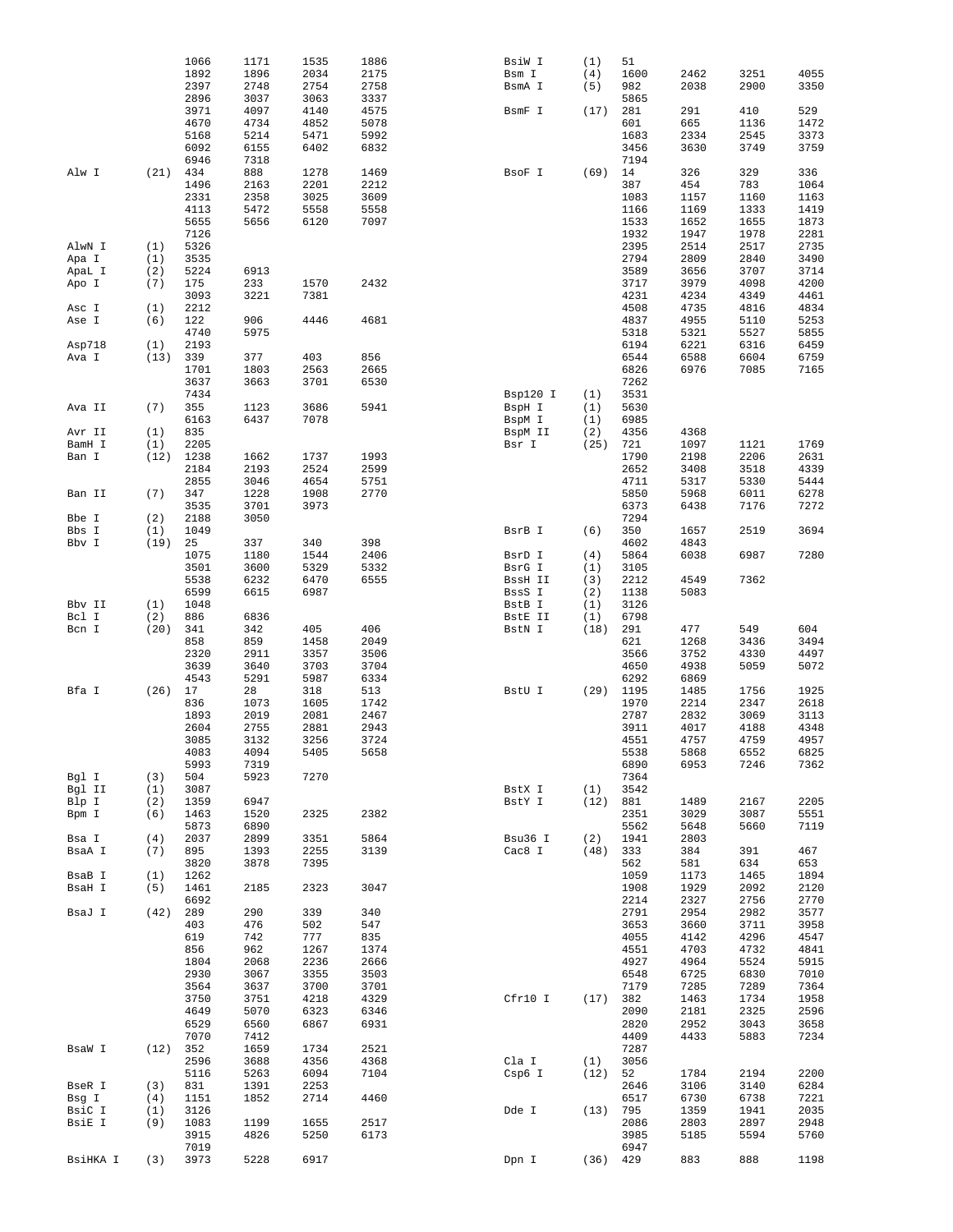|           |      | 1259         | 1273         | 1475         | 1491         | Hga I              | (12)             | 89           | 1042         | 1468         | 1998         |
|-----------|------|--------------|--------------|--------------|--------------|--------------------|------------------|--------------|--------------|--------------|--------------|
|           |      | 2169<br>3031 | 2207<br>3089 | 2337<br>3158 | 2353<br>3615 |                    |                  | 2330<br>5020 | 2860<br>5598 | 3884<br>6346 | 4047<br>6682 |
|           |      | 4108         | 5478         | 5553         | 5564         | HgiA I             | (3)              | 3973         | 5228         | 6917         |              |
|           |      | 5572         | 5650         | 5662         | 5767         | HgiE II            | (1)              | 5489         |              |              |              |
|           |      | 6108         | 6126         | 6172         | 6655         | Hha I              | (50)             | 363          | 1063         | 1485         | 1684         |
|           |      | 6838         | 7018         | 7028         | 7103         |                    |                  | 1756         | 1927         | 2064         | 2159         |
|           |      | 7121         | 7349         | 7370         | 7408         |                    |                  | 2187         | 2214         | 2216         | 2347         |
| DpnII     | (36) | 427          | 881          | 886          | 1196         |                    |                  | 2546         | 2618         | 2789         | 2926         |
|           |      | 1257         | 1271         | 1473         | 1489         |                    |                  | 3021         | 3049         | 3084         | 3683         |
|           |      | 2167<br>3029 | 2205         | 2335         | 2351         |                    |                  | 4019         | 4146         | 4389         | 4465         |
|           |      | 4106         | 3087<br>5476 | 3156<br>5551 | 3613<br>5562 |                    |                  | 4551<br>4787 | 4553<br>4820 | 4694<br>5090 | 4759<br>5157 |
|           |      | 5570         | 5648         | 5660         | 5765         |                    |                  | 5257         | 5431         | 5540         | 5933         |
|           |      | 6106         | 6124         | 6170         | 6653         |                    |                  | 6026         | 6425         | 6475         | 6552         |
|           |      | 6836         | 7016         | 7026         | 7101         |                    |                  | 6704         | 6892         | 6953         | 6980         |
|           |      | 7119         | 7347         | 7368         | 7406         |                    |                  | 7134         | 7228         | 7248         | 7283         |
| Dra I     | (7)  | 2030         | 2892         | 3120         | 3152         |                    |                  | 7364         | 7366         |              |              |
|           |      | 3385         | 5669         | 5688         |              | HinC II            | (3)              | 900          | 3101         | 3432         |              |
| Dra III   | (5)  | 1369         | 2231         | 6347         | 6775         | Hind II            | (3)              | 900          | 3101         | 3432         |              |
| Drd I     | (3)  | 7395<br>1051 | 3989         | 5018         |              | HinD III<br>Hinf I | (1)<br>(23)      | 3061<br>988  | 1320         | 1409         | 1446         |
| Dsa I     | (7)  | 502          | 742          | 962          | 3067         |                    |                  | 1965         | 2084         | 2271         | 2308         |
|           |      | 6346         | 6560         | 6931         |              |                    |                  | 2827         | 2946         | 3128         | 3306         |
| Eae I     | (11) | 505          | 965          | 1080         | 1371         |                    |                  | 3518         | 3904         | 4012         | 4273         |
|           |      | 1652         | 2233         | 2514         | 4287         |                    |                  | 4745         | 4810         | 4885         | 5281         |
|           |      | 4749         | 6191         | 6725         |              |                    |                  | 5798         | 6669         | 6882         |              |
| Eag I     | (3)  | 1080         | 1652         | 2514         |              | HinI I             | (5)              | 1461         | 2185         | 2323         | 3047         |
| Ear I     | (1)  | 4794         |              |              |              |                    |                  | 6692         |              |              |              |
| Eco47 III | (1)  | 3083         | 1907         | 2769         | 5457         | HinP I             | (50)             | 361<br>1754  | 1061         | 1483         | 1682         |
| Eco57 I   | (5)  | 1060<br>6783 |              |              |              |                    |                  | 2185         | 1925<br>2212 | 2062<br>2214 | 2157<br>2345 |
| Eco72 I   | (3)  | 895          | 1393         | 2255         |              |                    |                  | 2544         | 2616         | 2787         | 2924         |
| ECON I    | (5)  | 1745         | 1940         | 2607         | 2802         |                    |                  | 3019         | 3047         | 3082         | 3681         |
|           |      | 3526         |              |              |              |                    |                  | 4017         | 4144         | 4387         | 4463         |
| Eco0109 I | (2)  | 1123         | 3531         |              |              |                    |                  | 4549         | 4551         | 4692         | 4757         |
| ECOR I    | (1)  | 3093         |              |              |              |                    |                  | 4785         | 4818         | 5088         | 5155         |
| ECOR II   | (18) | 289          | 475          | 547          | 602          |                    |                  | 5255         | 5429         | 5538         | 5931         |
|           |      | 619          | 1266         | 3434         | 3492         |                    |                  | 6024         | 6423         | 6473         | 6550         |
|           |      | 3564         | 3750         | 4328         | 4495         |                    |                  | 6702         | 6890         | 6951         | 6978<br>7281 |
|           |      | 4648<br>6290 | 4936<br>6867 | 5057         | 5070         |                    |                  | 7132<br>7362 | 7226<br>7364 | 7246         |              |
| ECOR V    | (1)  | 3782         |              |              |              | Hpa II             | (51)             | 340          | 353          | 358          | 383          |
| Ehe I     | (2)  | 2186         | 3048         |              |              |                    |                  | 404          | 857          | 1456         | 1464         |
| Esp I     | (2)  | 1359         | 6947         |              |              |                    |                  | 1660         | 1735         | 1959         | 2047         |
| Fnu4H I   | (69) | 14           | 326          | 329          | 336          |                    |                  | 2059         | 2091         | 2182         | 2209         |
|           |      | 387          | 454          | 783          | 1064         |                    |                  | 2318         | 2326         | 2522         | 2597         |
|           |      | 1083         | 1157         | 1160         | 1163         |                    |                  | 2821         | 2909         | 2921         | 2953         |
|           |      | 1166         | 1169         | 1333         | 1419         |                    |                  | 3044         | 3355         | 3505         | 3638         |
|           |      | 1533<br>1932 | 1652<br>1947 | 1655<br>1978 | 1873<br>2281 |                    |                  | 3659<br>4357 | 3684<br>4369 | 3689<br>4410 | 3702<br>4420 |
|           |      | 2395         | 2514         | 2517         | 2735         |                    |                  | 4434         | 4542         | 4628         | 5117         |
|           |      | 2794         | 2809         | 2840         | 3490         |                    |                  | 5264         | 5290         | 5480         | 5884         |
|           |      | 3589         | 3656         | 3707         | 3714         |                    |                  | 5918         | 5985         | 6095         | 6332         |
|           |      | 3717         | 3979         | 4098         | 4200         |                    |                  | 7105         | 7235         | 7288         |              |
|           |      | 4231         | 4234         | 4349         | 4461         | Hph I              | (10)             | 959          | 4318         | 5647         | 5874         |
|           |      | 4508         | 4735         | 4816         | 4834         |                    |                  | 6288         | 6346         | 6662         | 6809         |
|           |      | 4837         | 4955         | 5110         | 5253         |                    |                  | 6895         | 7402         |              |              |
|           |      | 5318<br>6194 | 5321<br>6221 | 5527<br>6316 | 5855<br>6459 | Kas I              | (2)              | 2184<br>2197 | 3046         |              |              |
|           |      | 6544         | 6588         | 6604         | 6759         | Kpn I<br>Mae I     | (1)<br>$(26)$ 17 |              | 28           | 318          | 513          |
|           |      | 6826         | 6976         | 7085         | 7165         |                    |                  |              |              |              | 1742         |
|           |      | 7262         |              |              |              |                    |                  |              |              |              |              |
| Fok I     | (22) |              |              |              |              |                    |                  | 836<br>1893  | 1073<br>2019 | 1605<br>2081 | 2467         |
|           |      | 307          | 359          | 686          | 1015         |                    |                  | 2604         | 2755         | 2881         | 2943         |
|           |      | 1250         | 1483         | 1937         | 2345         |                    |                  | 3085         | 3132         | 3256         | 3724         |
|           |      | 2799         | 3354         | 3681         | 3733         |                    |                  | 4083         | 4094         | 5405         | 5658         |
|           |      | 4235         | 4384         | 4516         | 5769         |                    |                  | 5993         | 7319         |              |              |
|           |      | 5950         | 6237         | 6369         | 6522         | Mae II             | (23)             | 50           | 54           | 304          | 894          |
|           |      | 6766         | 7267         |              |              |                    |                  | 1392         | 1849         | 2132         | 2254         |
| Fsp I     | (1)  | 6025         |              |              |              |                    |                  | 2711         | 2994         | 3138         | 3738         |
| Gdi II    | (12) | 506<br>1651  | 1079<br>1653 | 1081<br>2232 | 1370<br>2513 |                    |                  | 3819<br>4476 | 3877<br>5613 | 4242<br>6029 | 4259<br>6718 |
|           |      | 2515         | 4750         | 6190         | 6724         |                    |                  | 7204         | 7394         | 7463         |              |
| Gsu I     | (6)  | 1464         | 1519         | 2326         | 2381         | Mae III            | (28)             | 46           | 248          | 1544         | 2161         |
|           |      | 5874         | 6889         |              |              |                    |                  | 2177         | 2406         | 3023         | 3039         |
| Hae I     | (9)  | 498          | 834          | 967          | 4289         |                    |                  | 3195         | 3873         | 3933         | 4536         |
|           |      | 4325         | 4925         | 4936         | 5388         |                    |                  | 5266         | 5329         | 5445         | 5728         |
|           |      | 7357         |              |              |              |                    |                  | 6059         | 6117         | 6270         | 6335         |
| Hae II    | (14) | 364          | 2065         | 2188         | 2927         |                    |                  | 6466         | 6553         | 6597         | 6792         |
|           |      | 3050<br>4466 | 3085<br>4788 | 3684<br>5158 | 4147<br>6705 | Mbo I              | $(36)$ 427       | 6798         | 6900<br>881  | 7230<br>886  | 7468<br>1196 |
|           |      | 7135         | 7284         |              |              |                    |                  | 1257         | 1271         | 1473         | 1489         |
| Hae III   | (30) | 498          | 507          | 776          | 782          |                    |                  | 2167         | 2205         | 2335         | 2351         |
|           |      | 834          | 967          | 1082         | 1373         |                    |                  | 3029         | 3087         | 3156         | 3613         |
|           |      | 1654         | 1946         | 2051         | 2235         |                    |                  | 4106         | 5476         | 5551         | 5562         |
|           |      | 2516         | 2808         | 2913         | 3533         |                    |                  | 5570         | 5648         | 5660         | 5765         |
|           |      | 4289         | 4325         | 4751         | 4925         |                    |                  | 6106         | 6124         | 6170         | 6653         |
|           |      | 4936<br>5926 | 4954<br>6193 | 5388<br>6727 | 5846<br>6761 |                    |                  | 6836<br>7119 | 7016<br>7347 | 7026<br>7368 | 7101<br>7406 |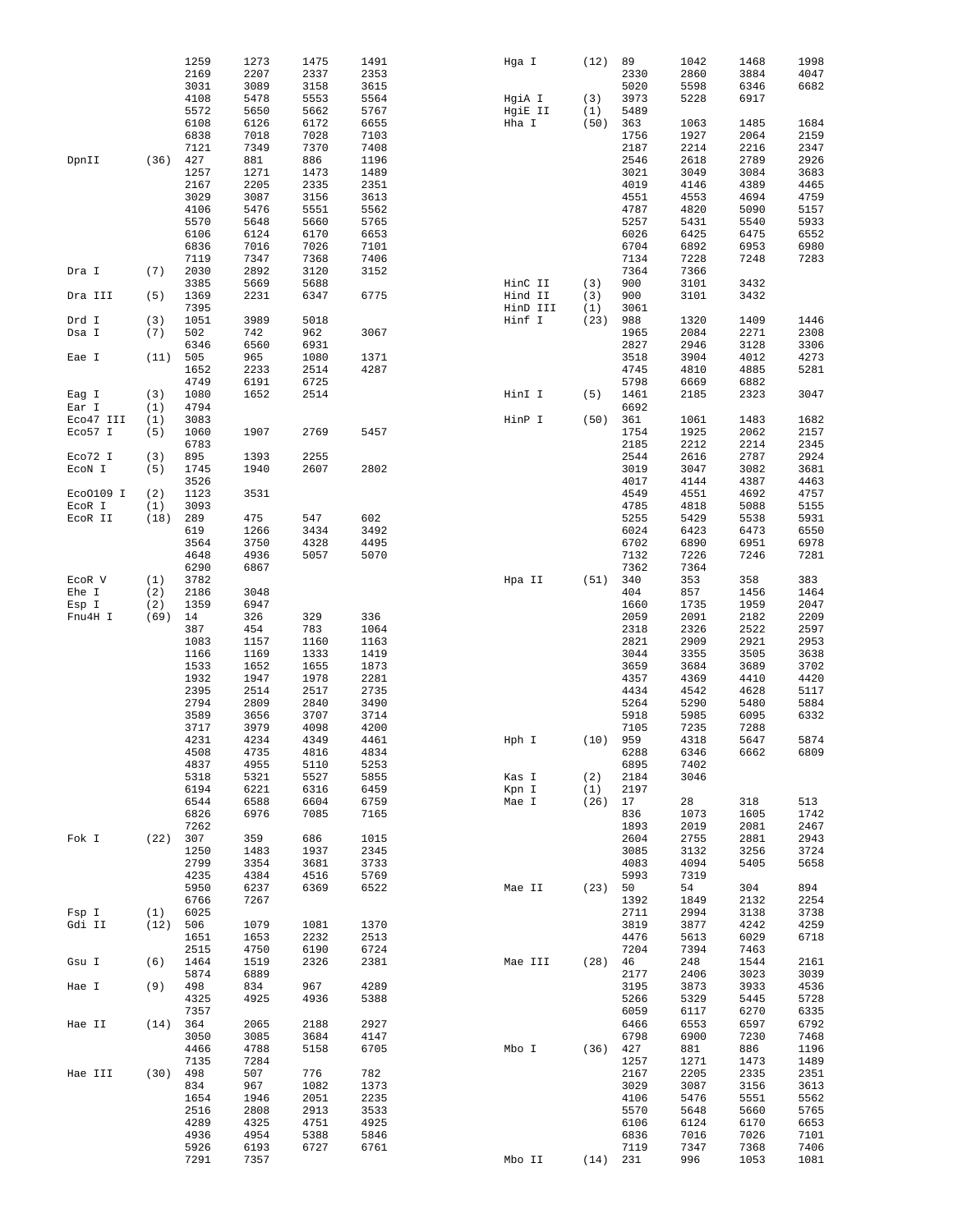| Mlu I              | (1)         | 1499<br>5571<br>7356<br>3111 | 2361<br>5644<br>7389 | 4177<br>6994         | 4782<br>7353         |                     |             | 4289<br>4936<br>5926<br>7291 | 4325<br>4954<br>6193<br>7357 | 4751<br>5388<br>6727 | 4925<br>5846<br>6761 |
|--------------------|-------------|------------------------------|----------------------|----------------------|----------------------|---------------------|-------------|------------------------------|------------------------------|----------------------|----------------------|
| Mme I<br>Mnl I     | (3)<br>(57) | 5124<br>103                  | 5308<br>258          | 7356<br>318          | 446                  | Ple I<br>Pme I      | (3)<br>(1)  | 1973<br>3120                 | 2835                         | 5289                 |                      |
|                    |             | 508<br>801                   | 766<br>809           | 772<br>812           | 795<br>824           | Pml I<br>PpuM I     | (3)<br>(1)  | 895<br>1123                  | 1393                         | 2255                 |                      |
|                    |             | 944<br>1369<br>1894          | 1005<br>1486<br>1936 | 1346<br>1710<br>1990 | 1347<br>1799<br>2006 | Psp1406 I<br>PspA I | (3)<br>(5)  | 1849<br>339<br>3701          | 2711<br>403                  | 6029<br>856          | 3637                 |
|                    |             | 2231                         | 2348                 | 2572                 | 2661                 | Pst I               | (3)         | 6                            | 471                          | 3577                 |                      |
|                    |             | 2756<br>3465                 | 2798<br>3598         | 2852<br>3726         | 2868<br>3970         | Pvu I<br>Pvu II     | (3)<br>(4)  | 1199<br>1171                 | 6173<br>1886                 | 7019<br>2748         | 4734                 |
|                    |             | 4156                         | 4183                 | 4213                 | 4477                 | Rsa I               | (12)        | 53                           | 1785                         | 2195                 | 2201                 |
|                    |             | 4759                         | 4808                 | 5018                 | 5091                 |                     |             | 2647                         | 3107                         | 3141                 | 6285                 |
|                    |             | 5342<br>6175                 | 5742<br>6314         | 5823<br>6538         | 5969<br>6635         | Rsr II              | (2)         | 6518<br>355                  | 6731<br>3686                 | 6739                 | 7222                 |
|                    |             | 6675<br>7442                 | 7083                 | 7122                 | 7367                 | Sac I<br>Sac II     | (1)<br>(1)  | 3973<br>3070                 |                              |                      |                      |
| Msc I              | (2)         | 967                          | 4289                 |                      |                      | Sal I               | (1)         | 3099                         |                              |                      |                      |
| Mse I              | (31)        | 22<br>212                    | 57<br>906            | 122<br>2029          | 138<br>2891          | Sap I<br>Sau3A I    | (1)<br>(36) | 4794<br>427                  | 881                          | 886                  | 1196                 |
|                    |             | 3073                         | 3077                 | 3119                 | 3151                 |                     |             | 1257                         | 1271                         | 1473                 | 1489                 |
|                    |             | 3377<br>4089                 | 3384                 | 3861<br>4446         | 3868<br>4681         |                     |             | 2167<br>3029                 | 2205<br>3087                 | 2335                 | 2351                 |
|                    |             | 4740                         | 4302<br>5616         | 5668                 | 5673                 |                     |             | 4106                         | 5476                         | 3156<br>5551         | 3613<br>5562         |
|                    |             | 5687                         | 5740                 | 5975                 | 6014                 |                     |             | 5570                         | 5648                         | 5660                 | 5765                 |
| Msl I              | (4)         | 6631<br>3540                 | 7147<br>6055         | 7460<br>6214         | 6910                 |                     |             | 6106<br>6836                 | 6124<br>7016                 | 6170<br>7026         | 6653<br>7101         |
| Msp I              | (51)        | 340                          | 353                  | 358                  | 383                  |                     |             | 7119                         | 7347                         | 7368                 | 7406                 |
|                    |             | 404                          | 857                  | 1456                 | 1464                 | Sau96 I             | (14)        | 355                          | 1123                         | 2049                 | 2911                 |
|                    |             | 1660<br>2059                 | 1735<br>2091         | 1959<br>2182         | 2047<br>2209         |                     |             | 3531<br>5924                 | 3532<br>5941                 | 3686<br>6163         | 5845<br>6437         |
|                    |             | 2318                         | 2326                 | 2522                 | 2597                 |                     |             | 7078                         | 7290                         |                      |                      |
|                    |             | 2821<br>3044                 | 2909<br>3355         | 2921<br>3505         | 2953<br>3638         | Sca I<br>ScrF I     | (1)<br>(38) | 2201<br>291                  | 340                          | 341                  | 404                  |
|                    |             | 3659                         | 3684                 | 3689                 | 3702                 |                     |             | 405                          | 477                          | 549                  | 604                  |
|                    |             | 4357                         | 4369                 | 4410                 | 4420                 |                     |             | 621                          | 857                          | 858                  | 1268                 |
|                    |             | 4434<br>5264                 | 4542<br>5290         | 4628<br>5480         | 5117<br>5884         |                     |             | 1457<br>3356                 | 2048<br>3436                 | 2319<br>3494         | 2910<br>3505         |
|                    |             | 5918                         | 5985                 | 6095                 | 6332                 |                     |             | 3566                         | 3638                         | 3639                 | 3702                 |
| MspAl I            | (10)        | 7105<br>1171                 | 7235<br>1886         | 7288<br>2748         | 3069                 |                     |             | 3703<br>4542                 | 3752<br>4650                 | 4330<br>4938         | 4497<br>5059         |
|                    |             | 4455                         | 4734                 | 5252                 | 5497                 |                     |             | 5072                         | 5290                         | 5986                 | 6292                 |
|                    |             | 6461                         | 7084                 |                      |                      |                     |             | 6333                         | 6869                         |                      |                      |
| Mun I<br>Nae I     | (2)<br>(7)  | 1727<br>384                  | 2589<br>1465         | 2092                 | 2327                 | Sec I               | (42)        | 289<br>403                   | 290<br>476                   | 339<br>502           | 340<br>547           |
|                    |             | 2954                         | 3660                 | 7289                 |                      |                     |             | 619                          | 742                          | 777                  | 835                  |
| Nar I<br>Nci I     | (2)<br>(20) | 2185<br>340                  | 3047<br>341          | 404                  | 405                  |                     |             | 856<br>1804                  | 962<br>2068                  | 1267<br>2236         | 1374<br>2666         |
|                    |             | 857                          | 858                  | 1457                 | 2048                 |                     |             | 2930                         | 3067                         | 3355                 | 3503                 |
|                    |             | 2319                         | 2910                 | 3356                 | 3505                 |                     |             | 3564                         | 3637                         | 3700                 | 3701                 |
|                    |             | 3638<br>4542                 | 3639<br>5290         | 3702<br>5986         | 3703<br>6333         |                     |             | 3750<br>4649                 | 3751<br>5070                 | 4218<br>6323         | 4329<br>6346         |
| Nco I              | (2)         | 742                          | 962                  |                      |                      |                     |             | 6529                         | 6560                         | 6867                 | 6931                 |
| Nde I<br>NgoM I    | (1)<br>(7)  | 3144<br>382                  | 1463                 | 2090                 | 2325                 | SfaN I              | (21)        | 7070<br>380                  | 7412<br>591                  | 663                  | 1036                 |
|                    |             | 2952                         | 3658                 | 7287                 |                      |                     |             | 1093                         | 1225                         | 1271                 | 1571                 |
| Nhe I              | (2)<br>(27) | 1892<br>71                   | 2754<br>88           | 583                  | 655                  |                     |             | 1918<br>3660                 | 2433<br>4108                 | 2780<br>4163         | 3222<br>4397         |
| Nla III            |             | 746                          | 966                  | 1498                 | 1646                 |                     |             | 4495                         | 5006                         | 6058                 | 6251                 |
|                    |             | 2360                         | 2508                 | 3297                 | 3834                 |                     |             | 6543                         |                              |                      |                      |
|                    |             | 3894<br>4294                 | 4057<br>4524         | 4206<br>4568         | 4270<br>4914         | Sfc I               | (8)         | $\overline{a}$<br>5175       | 467<br>5366                  | 1047<br>6044         | 3573<br>6893         |
|                    |             | 5634                         | 6125                 | 6135                 | 6213                 | Sfi I               | (1)         | 504                          |                              |                      |                      |
| Nla IV             | (30)        | 6249<br>346                  | 6492<br>553          | 7448<br>625          | 1124                 | Sma I               | (5)         | 341<br>3703                  | 405                          | 858                  | 3639                 |
|                    |             | 1240                         | 1664                 | 1739                 | 1791                 | SnaB I              | (1)         | 3139                         |                              |                      |                      |
|                    |             | 1995                         | 2074                 | 2186                 | 2195                 | Spe I               | (1)         | 512                          |                              |                      |                      |
|                    |             | 2207<br>2857                 | 2526<br>2936         | 2601<br>3048         | 2653<br>3533         | Sph I<br>Spl I      | (3)<br>(1)  | 583<br>51                    | 655                          | 4057                 |                      |
|                    |             | 3698                         | 4656                 | 4942                 | 4981                 | Srf I               | (2)         | 405                          | 3639                         |                      |                      |
|                    |             | 5753<br>6744                 | 5847<br>7109         | 5888                 | 6099                 | Ssp I<br>Stu I      | (2)<br>(2)  | 3381<br>498                  | 4041<br>834                  |                      |                      |
| Not I              | (2)         | 1652                         | 2514                 |                      |                      | Sty I               | (8)         | 742                          | 835                          | 962                  | 2068                 |
| Nru I              | (1)         | 1195                         |                      |                      |                      |                     |             | 2930                         | 6323                         | 7070                 | 7412                 |
| Nsi I<br>Nsp7524 I | (3)<br>(5)  | 585<br>84                    | 657<br>579           | 4055<br>651          | 4053                 | Taq I               | (20)        | 108<br>2041                  | 1256<br>2269                 | 1407<br>2761         | 1899<br>2903         |
|                    |             | 4910                         |                      |                      |                      |                     |             | 3056                         | 3100                         | 3126                 | 5010                 |
| NspB II            | (10)        | 1171<br>4455                 | 1886<br>4734         | 2748<br>5252         | 3069<br>5497         |                     |             | 6307<br>6710                 | 6567<br>7004                 | 6667<br>7019         | 6698<br>7435         |
|                    |             | 6461                         | 7084                 |                      |                      | Tfi I               | (13)        | 988                          | 1320                         | 1409                 | 1446                 |
| NspH I             | (5)         | 88                           | 583                  | 655                  | 4057                 |                     |             | 2271                         | 2308                         | 3128                 | 3518                 |
| PaeR7 I            | (1)         | 4914<br>7434                 |                      |                      |                      |                     |             | 4012<br>6882                 | 4273                         | 4745                 | 4885                 |
| Pal I              | (30)        | 498                          | 507                  | 776                  | 782                  | Tsp45 I             | (10)        | 46                           | 2177                         | 3039                 | 3873                 |
|                    |             | 834<br>1654                  | 967<br>1946          | 1082<br>2051         | 1373<br>2235         |                     |             | 3933<br>6798                 | 6059<br>6900                 | 6270                 | 6335                 |
|                    |             | 2516                         | 2808                 | 2913                 | 3533                 | Tth111 II           | (9)         | 198                          | 2108                         | 2970                 | 3968                 |